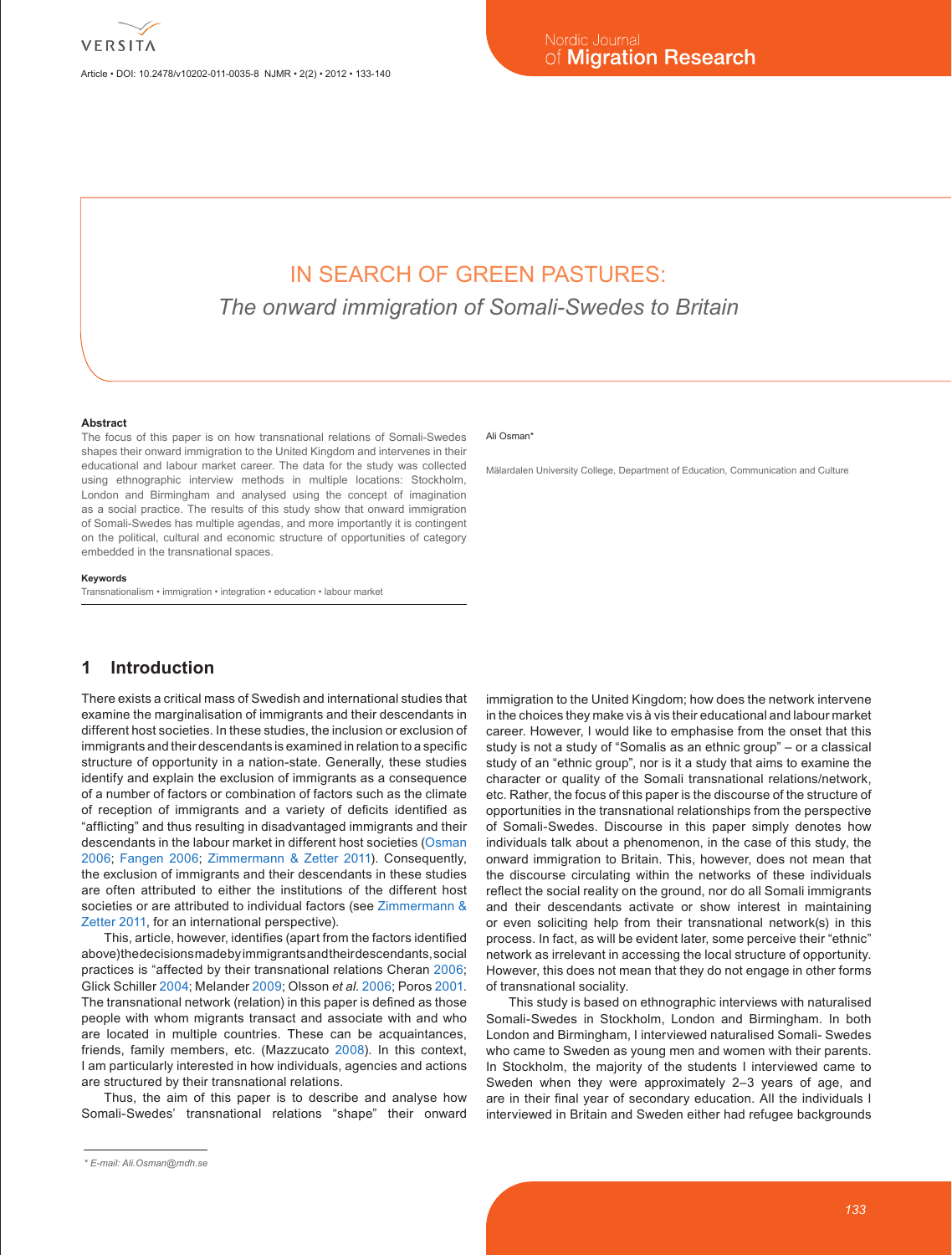or came to Sweden through family reunion. The interviews with the students in Stockholm were digitally recorded and transcribed verbatim. By contrast, none of the individuals that I interviewed in Britain wanted the interview to be digitally recorded.

The interviews in London and Birmingham primarily focused on their motivation to immigrate to the UK, their transnational relationships, the intensity of their contact prior to their onward immigration to Britain, how they used their network to settle in the UK, and how they perceived their educational and labour market career in Britain. On the other hand, the interviews in Sweden primarily focused on their transnational relationships, the intensity of their contact, educational background of their parents, choices of subject/career, and future plans in terms of tertiary education and labour market.

The choice to interview these two categories of Somali-Swedes (those who have immigrated to Britain and those who have not) was intended to delineate not only the similarities, but also the differences in how Somali-Swedes responded to the interviews, perceived the transnational structure of opportunities that can be accessed owing to their transnational relationships. Namely, the similarities or differences in creating opportunities among those who have immigrated to Britain and those who have not. This cross checking or "triangulation of data" from different categories of Somali-Swedes strengthen the soundness of analysis and the findings of this study. However, it is critical to stress that I did not interview Somali-Swedes who have dropped out of the educational system or are unemployed in Britain or Sweden, which no doubt would have affected the results of this study.

In analysing the empirical data of this study, I used the notions of imaginations as a social practice. Imagination as a social practice mediates not only what is possible, but also shapes the reasoning, strategies and actions of the individual embedded in the transnational space ([Appadurai 199](#page-7-9)6). This imagination is not simply an abstract idea/fantasy of what is possible, but it is also concrete and tangible in terms of material condition for individuals who have transnational relationships. In the first section of the article, I will briefly describe the background immigration of Somalis to Sweden and the UK. This will be followed by a brief description of theoretical, methodology and the findings of the study.

## **2 Theoretical perspective**

Transnational spaces in this article refer to transnational relations or web of ties that cut across multiple states. These ties or relations can be either formal or informal organisations, highly institutionalised or not. [Faist \(2006: 4\)](#page-7-10) identifies four types of transnational spaces: "…small groups, particularly kinship systems; issue networks; transnational communities and transnational organisations" . In addition, he points out that:

The reality of transnational social spaces made up of migrants indicates, first, that migration and re-migration may not be definite, irrevocable and irreversible decisions – transnational lives in themselves may become a strategy of survival and betterment. Also, transnational webs include relatively immobile persons and collectives. Second, even those migrants and refugees, who have settled for a considerable time outside the original country of origin, frequently entertain strong transnational links. Third, these links can be of a more informal nature, such as intra-household or family ties, or they can be institutionalized, such as political parties entertaining branches in various countries of immigration and emigration [\(Faist 2006: 1\)](#page-7-10).

In this paper, I am primarily concerned with small groups (kinship system). According to [Faist \(2000](#page-7-11): 192): "There are three types of resources within social and symbolic ties that allow individuals to cooperate in networks, groups and organizations. One of these social and symbolic ties is kinship". My focus in this paper is on social transactions within the transnational extended family households (kinship); particularly how it reveals their everyday life, decisions and actions. [Faist \(2000:](#page-7-11) 194) states that "the resources embedded in social and symbolic ties have two critical functions. First and foremost, they are local assets and are often difficult to transplant in host societies". However, this is particularly true for social ties rather than symbolic ties because the latter is embodied and is not contingent upon face-to-face interaction. Nevertheless, these assets, though local can be set into motion due to immigration and escalate the transferability of relationships of obligations, reciprocity, solidarity, etc. in the transnational spaces that immigrants inhabit. In addition, kinship system can also be a unit for mobilising resources, economic or otherwise, to facilitate the socio-economic mobility of individuals or mobility of individuals which often lead to chain immigration of the members of the transnational household ([Faist](#page-7-11) [2000](#page-7-11)).

Similarly, [Appadurai \(2006\)](#page-7-9) points out that the lives of immigrants and their descendants in the transnational spaces they inhabit is characterised by constructing their histories, sense of belonging to ethnic or national "projects", etc. However, it also fuels individual members imaginations of what is possible, particularly in terms of socio-economic mobility. But the very act of immigration alters the basis of cultural reproduction. An important aspect in the process of settling in any host society by immigrants is the desire to transfer "home country culture", values, etc. to their children, as they knew it.

The ethnic (cultural reproduction) culture I would like to stress is particularly critical for the Somali speaking population due to the collapse of the Somali post-colonial state and national institutions of socialisation. Following the collapse of the Somali post-colonial state, the primary concern for Somali speaking population is not which country they prefer to seek asylum in or immigrate to, but rather which country has the most liberal asylum policy and and later to find work and raise their children. This was and still is the priority for many Somali families because of the ongoing civil war. This information is shared with the members of the network left behind. The impact of this information is evident in the ebbs and flow of Somali asylum seekers to different countries today, but also in the past. In other words, changes in asylum laws and praxis are quickly passed on to the members of the network.

Hence, the onward immigration of naturalised Somali-Swedes to Britain should be seen in the above context, and it is driven by multiple factors that are located in the transnational spaces that they inhabit. For instance, (a) the perception and discourse of the best environment in the transnational space for cultural reproduction – raising their children and (b) the discourse of opportunities in the transnational relations. An important factor in relation with (b) is the moral imperative to support those left behind. However, it is important to stress that investing, maintaining and structuring the nature of these relationships are the prerogative of the parents in the transnational space. One of the first things, for instance, that a Somali child is taught to memorize, particularly boys, is his lineage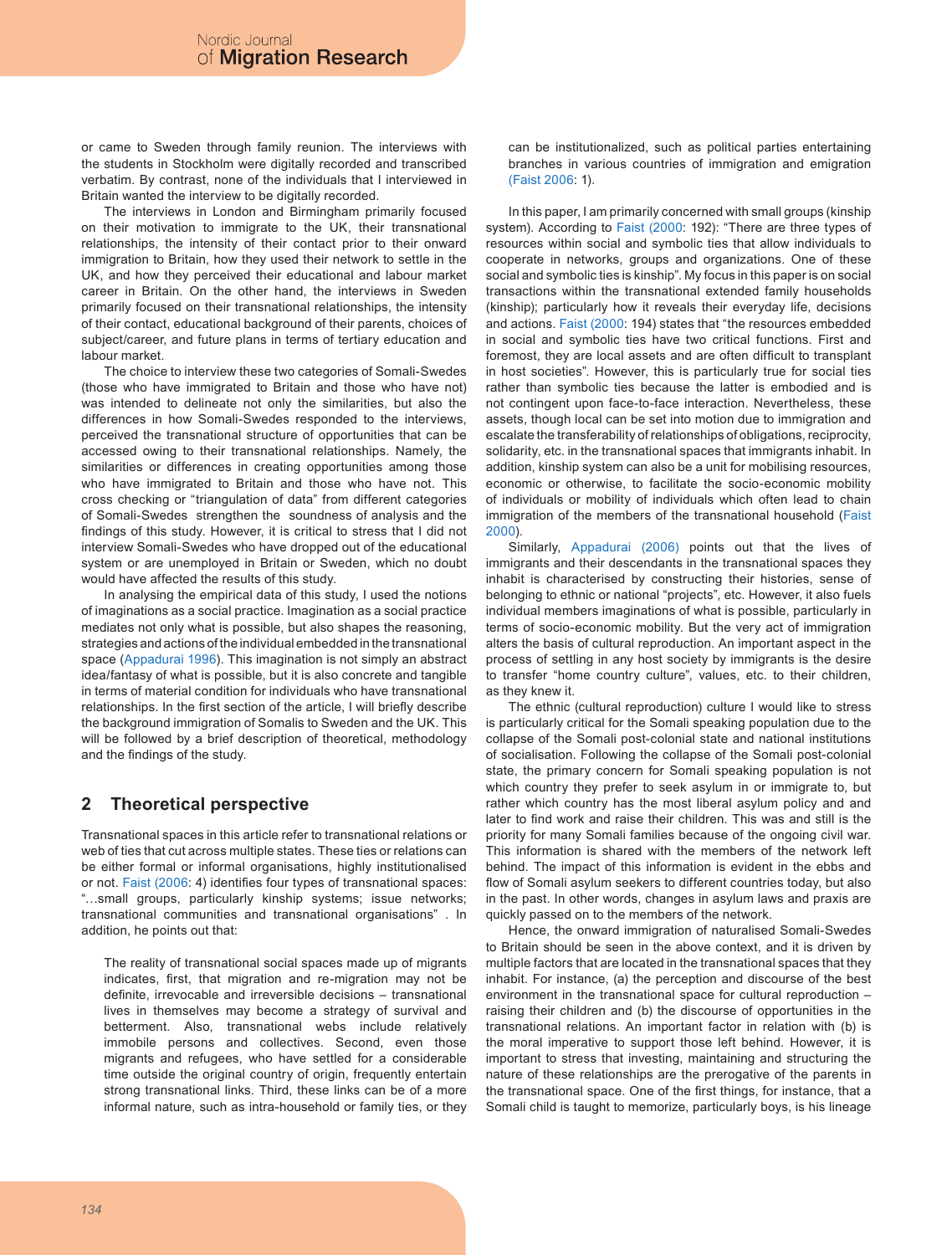– the members of his extended family, etc. The activation of these relations that now transcend the national relations is, nevertheless appropriated differently by the members for different purposes [\(Glick](#page-7-4) [Schiller 2004\)](#page-7-4). This depends on the social and economic position of different families in the network. Contributions or investing in the network is futhermore contingent on the social agenda of the different heads of these families, that is, whether the person has a political ambition in the political struggles between the clans in Somalia. This game I will like to stress is being played out in the transnational space (particularly the UK) as a consequence of the disintegration of the Somali post-colonial state and the existence of a critical mass of Somalis in the UK, and historical relationships between Somalia and UK.

In addition, it is important to stress that solidarity and loyalty to the clan system is Somalia today is essential for the safety or security of those left behind and the political struggle over power in the current civil war in Somalia. However, the extended family is the primary unit for solidarity in terms of financial help, etc., of different calibre. Somalis in general, are under social pressure to contribute to the welfare of the members embedded in their transnational network. This obligation is particularly the responsibility of the eldest son/daughter. He/she is expected to coordinate support with other siblings or members of the extended family abroad for those left behind (see [Hammond 2010](#page-7-12)). To disregard this obligation carries a social stigma. The person who ignores this responsibility is labeled as a nobody – dead person by the extended family. However, how the extended family is construed and how support is organised is contingent to a number of factors and conditions: the socioeconomic position of individuals and his/her agenda, the number of siblings or extended family who have immigrated.

However, in the case of many Somalis, like all immigrants from the South, the descriptions of success (real or imagined) of friends or relatives who have immigrated accentuate the desire of individuals to immigrate and re-immigrate. This imagination is furthermore intensified, facilitated and made possible by recent technological development such as the Internet, electronic media and mobile telephone. These technologies are no longer the privilege of a specific class or a monopoly by the national media outlet.

Because of the sheer multiplicity of the forms in which they appear (cinema, television, computers, and telephones) and because of the rapid way in which they move through our daily life routines, electronic media provides resources for selfimagining as an everyday social project [\(Appadurai 199](#page-7-9)6: 4).

Appadurai further points out that:

Electronic mediation and mass migration mark the world of the present not as technically new forces but ones that seem to impel (and sometimes compel) the work of imagination ([Appadurai 199](#page-7-9)6: 4).

Furthermore, economic globalisation, specifically its consequences in terms of opportunities, inequality, etc. is also mediated by films, media, documentaries, the Internet, etc. The consequence of dissemination of images of what is possible elsewhere, inequality has become more tangible. This can lead individuals to act, or even encourage people to immigrate (ibid). [Horst \(2006\),](#page-7-13) examining the transnational sociality of Somalis, similarly stresses that due to the exposure to different sources of information and accounts of success, people are increasingly

aware of and reflect over their lives through the prism of others who have immigrated. Hence, she stresses that the logic of immigration, its practicality and what is possible to achieve is constructed in the transnational spaces that individuals are embedded in.

Thus, the everyday life, strategies and choices that Somali-Swedes make, for instance, whether to stay in Sweden or to reimmigrate to the United Kingdom is constructed and influenced by social relations that cut across multiple nation states. However, the transnational relations, particularly, the moral imperative to support or provide services for members of the extended family is not a one-way street. Those who are left behind are also reciprocating by providing significant services for the welfare of the extended family such as taking care of elderly parents or grandparents, etc.

Nonetheless, these services can create tensions within the extended family, particularly in relation to the priority that the transnational household has to make for the welfare of the members of the extended family [\(Zimmermann & Zetter 2011](#page-7-2)). That is, tension arises when transnational households make decisions in terms of who is to be prioritised for financial support or assistance in the homeland or to be supported in order to immigrate to a third country. Nonetheless, it is important to emphasise that having a transnational network does not mean that individuals have or can access the structure of opportunities in different nation-states. However, the exclusion in the structure opportunity in a specific space might lead to re-immigration or circular immigration driven by a search for opportunities, and the network can provide its members with necessary support in this process.

#### **3 Background: The Somali immigrant in UK and Sweden**

The immigration of Somalis to Britain can be divided into four stages. The first stage consisted of Somali labour immigrants to Britain. They were primarily Somalis from the British Protectorate of Somaliland and were primarily employed in the British merchant navy ([Kleist 2008](#page-7-14)). However, with the collapse of the Merchant Navy in the 1960s, the Somali labour immigrants joined the booming British industrial sector in the Midlands ([Kleist 2008](#page-7-14)). The second stage of Somali immigration to the UK consisted mainly of family reunion of Somali labour immigrants. The third stage of Somali immigration to the UK consisted of primarily asylum seekers in the late 80s and 90s as a result of the Somali post-colonial state. Finally, the fourth stage of the immigration of Somalis to Britain consisted primarily of naturalised Somalis from a variety of EU countries immigration ([Kleist 2008](#page-7-14)).

Although there were a handful of Somalis in Sweden in the 1960s, Somali immigration to Sweden is a relatively new phenomenon. The majority of Somali speaking population came to Sweden in the late 1980s as refugees and this process accelerated in Sweden as well as other countries with the collapse of the Somali post-colonial state [\(Melander 200](#page-7-5)9; [Zimmermann & Zetter 2011](#page-7-2)). For a detailed analysis of the external and internal factors that contributed to or led to the collapse of the Somali post-colonial state (see [Jhazbhay](#page-7-15) [200](#page-7-15)9). Somalis today constitute one of the largest asylum seekers in the world. About 245,000 Somalis applied for asylum in Europe since 1990. Approximately 1.5 million are internally displaced persons and about 700,000 are in refugee camps in Kenya ([Zimmermann &](#page-7-2) [Zetter 2011](#page-7-2)). Furthermore, the collapse of the Somali state has also led to the dispersion of families, friends and neighbours in many Western European and neighbouring countries and created a web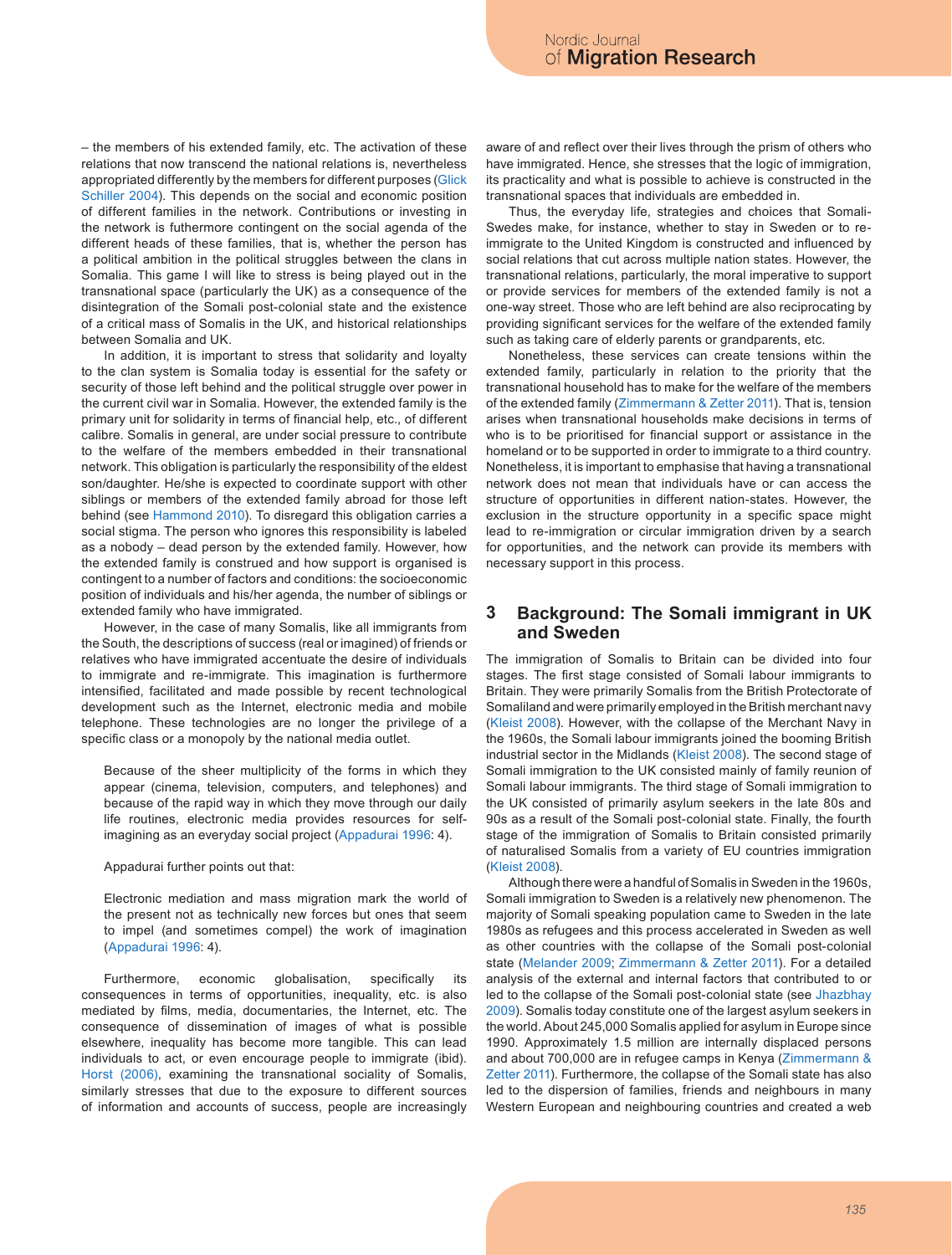of transnational relations. Recently, the influx of Somali refugees in Kenya dramatically increased due to the drought, made worse by the civil war in southern Somalia.

Thus, the collapse of the Somali post-colonial state, the ongoing civil war in southern Somalia, the existence of major refugee camps, in Kenya and Yemen coupled with the harsh conditions in the refugee camps in these countries are the engines that drive or create a climate of mass mobility of Somalis. The conditions in these camps according to many Somalis I interviewed, is one of the reasons why they feel obliged to send money to their families and drive the ongoing ebbs and flows of Somali asylum seekers in the world today.

Although there are few studies in Sweden that specifically examine the situation of the Somali speaking population in Sweden, these studies stress that the Somali speaking population is the most disadvantaged and marginalised group in comparison with other immigrant groups in Sweden . The position of Somalis in Sweden is not different in Denmark, Norway or even England [\(Carlson 200](#page-7-16)6; [Fangen 200](#page-7-1)6; [Kleist 2008](#page-7-14); [Melande](#page-7-5)r 2008, [200](#page-7-5)9; [Zimmermann](#page-7-2) [& Zetter 2011](#page-7-2)). There are a number of factors that are attributed to the disadvantages faced by immigrants and their descendants in different host societies as noted earlier. Nevertheless, unlike many immigrant groups (apart from probably asylum seekers from Afghanistan) Somali asylum seekers are a product of a collapsed state. It is important to point out that Somalia has had no functional government and institutions since 1990. The young men and women who were born in the mid-1980s are today in their late 20s or early 30s and are illiterate or semi illiterate. It is important to point out that this factor is not taken into account in discussing the position of Somalis in Sweden to my knowledge.

#### **4 Onward immigration to Britain as a multifaceted project**

The majority of Somalis whether in Stockholm, London or Birmingham live in areas that have high concentrations of Somalis. Their neighbours, friends, etc. are Somalis. In Birmingham and London, they eat and shop in Somali owned stores and the existence of large population of Somalis in these two cities has created a relatively small group of successful entrepreneurs of different calibre. In short, irrespective of where they reside in Stockholm or Britain, they rarely leave their neighbourhoods. This is particularly true for women and older men, but also to some extent young girls as evident in the following statement.

When we go to Stockholm (the city centres my bracket), people stare at us, our clothing style is different, but in Rinkeby and Tensta we feel at home. Many look and dress like me. We are not trying to be different from the Swedes and not all Swedes dress alike – I do not understand their obsession with the hijab. Like the young Swedes, I think I have the right to dress anyway I like" (Somali student in Stockholm).

I can walk around in my "Khamis" (Arabic robe) or Maawis (Somali sarong) in Birmingham and nobody looks at me in a strange way. Probably in Rinkeby you do it now, I do not know, but not in the city center in Stockholm" (Somali student in Birmingham).

Hence, a gaze, an utterance, a piece of attire in a specific geographic locality – the city versus Rinkeby-Tensta (a residential area in Stockholm with high concentration of Somalis) in Stockholm or Birmingham – is given or ascribed different meanings by different observers. For instance, in the above statement, the student ascribes different meaning, relation and experience of different spaces:

I had one sister and two brothers in Birmingham – one of them had moved from Denmark. I had another brother in Norway – we all decided to move to the UK. You know it is easier to help each other if we are all in the same country. If our children grow up in different countries, they will have different languages and will have problems to communicate in the future with each other and have good relations. Here, they can be Somalis and can learn their language and who they are compared to Sweden or Norway" (Somali-Swede Parent in Birmingham).

I decided to try my luck in London because my sister in Canada had friends in the UK and she told me to try my luck there. In fact, she told me that as practicing Muslim, life would be much easier in the UK. In the UK, I have never felt the need to compromise my religious belief" (Somali-Swede in London).

Hence, attire can be perceived as flaunting one's religious identity, affirmation of differences and otherness in a specific locality or social milieu. Places can be ascribed different meanings and can signify alternative way of being as evident in the above statements. This struggle over symbolic meaning over spaces, etc. and the imposition of the normative values to specific locality is essential in the creation of a deviant "group"/ subject or perception of spaces as friendly/hostile to alternative ways of being and belonging. In simple terms, the Somalis that I interviewed stressed that the policy of multiculturalism in the UK and the presence in the UK of a critical mass of Somalis is a favourable environment to raise their children to be "Somalis" compared with Sweden.

Nevertheless, it is important to stress that the choice to immigrate again, whether to the UK, the Middle East or the USA is made by the parents and in consultation with adult members of the extended family as implicit in the above statements and explicit in the following statements.

The moment my parents got the chance to apply for Swedish citizenship, they did not hesitate. When I finished my secondary education, we moved to London in 2001. We stayed for three months with my relatives before we got our own place" (Jamal in Birmingham).

In this context, it is important to emphasise that obtaining a Swedish passport allows Somalis to settle in any European Union country with little or no hassle. The convergence of extended family in specific space according to the parents I interviewed was perceived as essential in the socialisation of their children in their "homeland culture. However, more importantly the parents of the Somali-Swedes who relocated to the UK, the concentration of the family members in specific locality gives the members of the extended family the social support to create a sense of social security in an environment that they perceived as hostile to their traditions and lifestyle.

Furthermore, an important theme that emerged in my interviews was the perception that the concentration of the extended family in a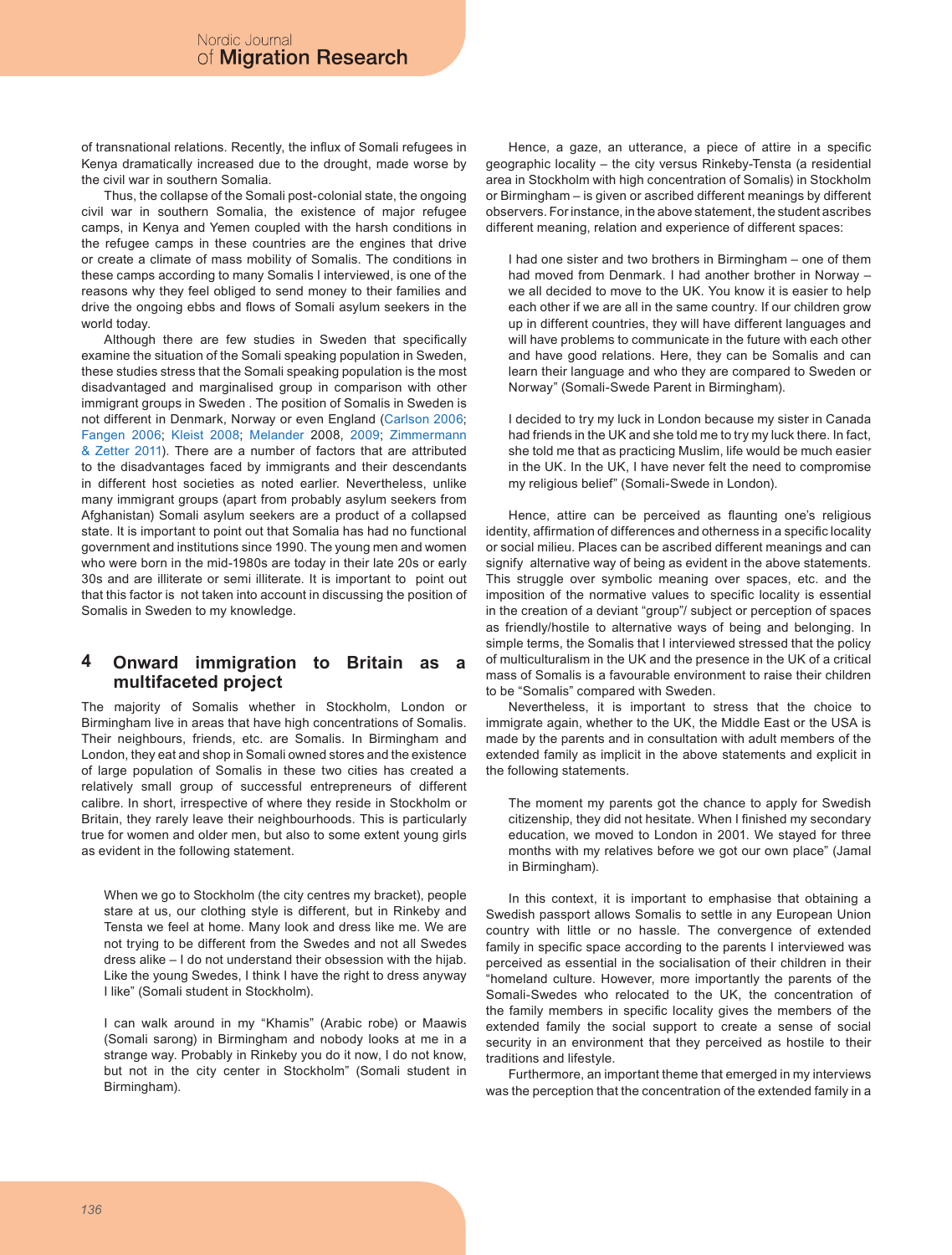specific space lessens the economic burden on individual families to support members of the extended families left behind. They pointed that this made it easier to coordinate the process. However, they also stressed the social pressure and control is much more intense – "you have no place to hide" as one informant stressed. Furthermore, it also minimises the cost of onward immigration for other members of the extended family who plan to relocate to the UK. Thus, the reconstitution of the extended family in a specific space has number of functions – to ensure transmission of traditional norms, values and beliefs, social control and maximising the economic and social capital of the transnational household.

In this context, it is important to point out that this practice to support the member of the extended family was common in Somalia. It was a common practice in many Somali households to sponsor the education, etc. of the member(s) of the extended family, particularly boys. This practice was primarily used as a mechanism to raise the social capital of the well-to-do member of the extended family, but also in the long term, the cultural and social capital of the extended family. However, this opportunity and practice was not open to young and unmarried women in Somalia, and as evident below the practice seems to be transferred to the transnational spaces.

I do not think my mother can or will be willing to send me to another country. Boys have it easy. They can choose to pursue their educational and labour market outside Sweden, but "we girls" do not have the same freedom or possibilities. We have relatives everywhere and it is an advantage, but it is always the boys that are given that possibility not girls – at least this is how it works in my family.

This discrimination of girls, however, is a common practice among conservative and religious Somali families and in families with low cultural capital in Somalia. In these families, an unmarried girl can only leave her parents household when she marries. This gender aspect, however, was identified by one student and it is difficult to say how widespread this practice is among Somalis in the transnational spaces that they are embedded in based on the design of this study.

Nevertheless, the desire of the parents to instil in their children a sense of "communal we" can lead these young men and women to get involved in the homeland politics or lead them to distance themselves from the identity project of their parents [\(Glick Schiller](#page-7-4) [2004](#page-7-4)). The young men and women I interviewed in the UK and Sweden seem to have an instrumental view of their transnational relations. In other words, they perceived the transnational relation as an instrument to access the structure of opportunities in different countries that they have relatives in. However, engaging in building trust, reciprocity or solidarity with the transnational household is left to the parents as evident in the following statement.

If a family member rings me and tells me he wants to come to Birmingham, I have to provide him with a place to stay until he goes back or finds a place of his own. It is the convention. If I cannot provide him with a place, I either ask other distant relatives (clan members) or my friends. Once in a while you also asked to pay qaraan  $-$  a kind of dia  $-$  to help someone in the clan that is in a difficult situation at home or in Europe. These decisions and how much one has to pay is decided by elders, etc. These responsibilities force you to take any job, two if you can!" (Somali-Swede parent in Birmingham.)

Hence, the imperative to support family members in the transnational spaces, etc., and the search for advantageous structure of opportunities in the transnational spaces irrespective of the individual's cultural capital is a hot subject among Somalis in Sweden. This is a recurring subject of conversation in all major cafes that Somalis meet in Birmingham or Stockholm. In these discussions the pros and cons to stay, immigrate to a third country or to Somalia is debated.

#### **5 The Somali diasporic discourse of Sweden and Britain**

In my analysis of the interview data, there was a consensus among Somali-Swedes that differences in ways of being was not welcomed in Sweden despite the Swedish rhetoric of diversity or multiculturalism compared with the UK. For instance, all the Somali students I interviewed in Stockholm stressed that as an immigrant, one is assessed differently and this assessment is not based on one's ability or competence but is based on a subjective assessment of an immigrant's assimilation by different institutional gatekeepers.

To succeed in Sweden you have to be better than Magnus. I chose an education with status to make that point. What I know is that I will never be accepted as Magnus - you know there is a big difference between Mohammed and Magnus in Sweden. I have relatives in many countries, I can always move to the United States, England or Canada. All my relatives in these countries have good work. Here, the relatives I have are either unemployed or work as cleaners. I do not want to become like them" (student in Stockholm).

I know it is difficult to get work in Sweden, especially as a Somali. But I will try, and will like to work in a company in Sweden before I try my luck somewhere else. If I choose to leave Sweden, my first choice will definitely be England. That is why I am taking extra courses in English" (student in Stockholm).

The above assessment is supported by several studies in Sweden that point out that there is a correlation between perceived assimilation of foreign-born immigrants and their inclusion in Sweden ([Göransson 2005](#page-7-17); [Osman 200](#page-7-0)6). [Göransson \(2005\),](#page-7-17) for instance, stressed that for immigrants to be acknowledged as full-fledged members or citizens of Swedish society, they have to be perceived by representatives of the dominant society as not being "normal immigrant" in their disposition. Therefore, I was not surprised to find out that discrimination and racism was recurring in their interviews. The students and the parents I interviewed identified discrimination and racism as a major obstacle to "succeed" in the Swedish labour market. This perception was particularly strong among Somali-Swedes who have immigrated to Britain.

In Britain you can be what you want to be if you work hard, in Sweden yes if you are "white". Here, I can take you to any municipal office, university and company; you will see people from different countries and shades of colour and religion. Show me a workplace in Sweden like any workplace in Birmingham – in Sweden probably in cleaning branch, or in a welfare office in Rinkeby" (Somali-Swede in Birmingham).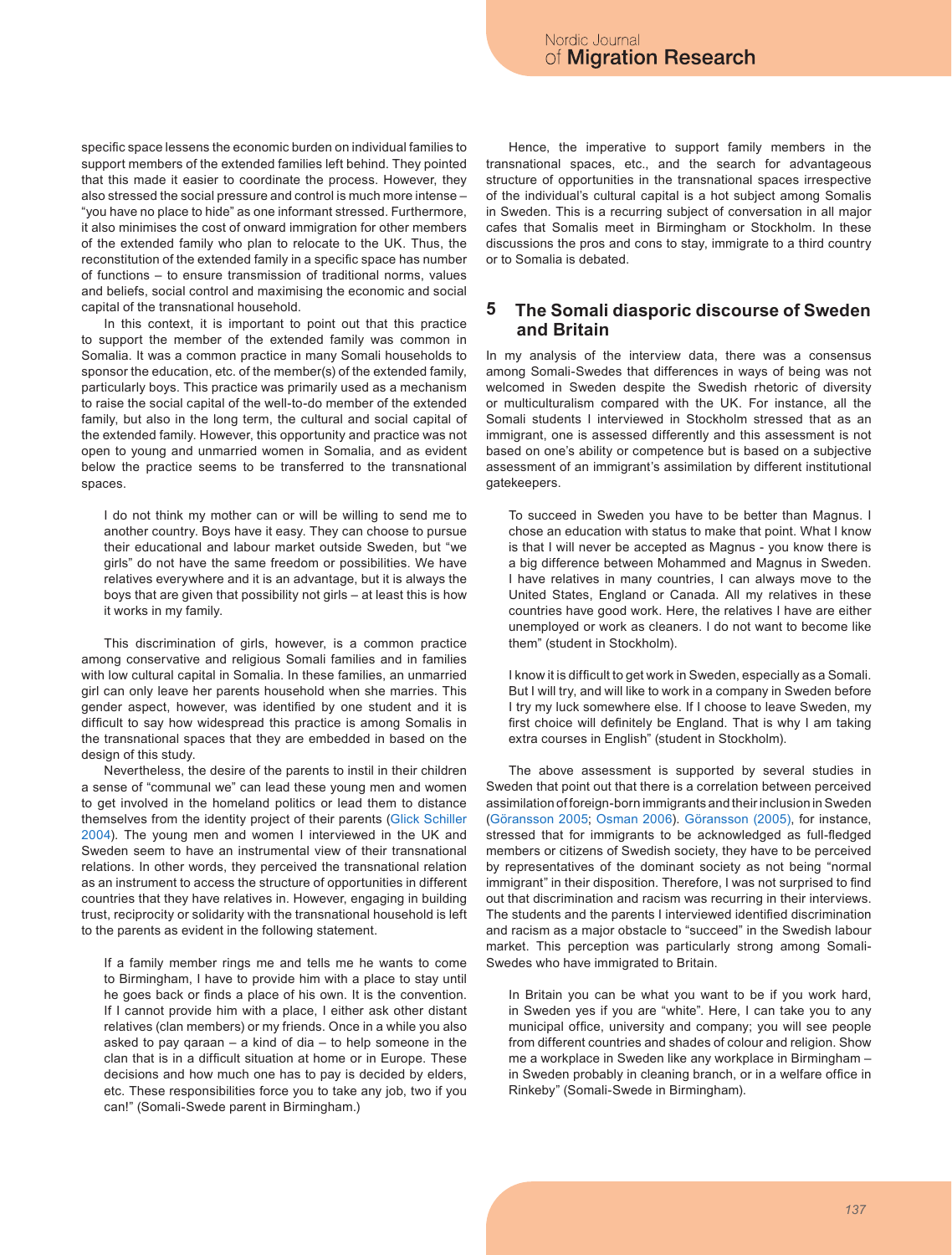Britain, is bigger than Sweden in terms of the population, there many companies that are owned and run by minorities. Even companies that are run by "natives" have many non-Europeans working for them at different levels. Furthermore, in England there are better opportunities for both skilled and unskilled persons unlike Sweden" (Somali-Swede in London).

They stressed that prejudice, Islamophobia and discrimination in Sweden were major factors in their decision to immigrate to Britain. A number of them strongly pointed out that Sweden is a "racist country"; not openly racist, but racist and that was the main reason they decided to immigrate to the UK. This view is shared by Somali-Swedes students I interviewed in Stockholm. However, the majority stressed they preferred Sweden to the UK, but were sceptical to pursue their labour market career in Sweden, and they have to have an alternative plan, which meant in practice to immigrate to the UK, the Middle East or Somaliland/Somalia.

The strong perception of discrimination and racism among Somali-Swedes in the UK can be partly attributed to the fact that the majority of Somali-Swedes that I interviewed in London and Birmingham came to Sweden in the late, early and mid-1990s. During this period, Sweden was undergoing an economic crisis coupled with a negative public/political discourse of immigration. Henceforth, their image of Sweden, one might argue is frozen in time, that is, Sweden of the 1990s.

The positive portrayal of the UK, however, should not be construed to mean that there is no discrimination and racism in Britain. On the contrary, they point out that in the UK racism exist. However, they stressed that there is a high tolerance of minorities in Britain than in Sweden. In other words, they noted that just like Sweden there is a glass ceiling for minorities in Britain (immigrants and their descendants), but the glass ceiling is relatively high in Britain compared with Sweden. This view of UK is similarly shared by the students I interviewed in Stockholm. In other words, there is an intersubjective understanding among Somalis and their descendants that I interviewed that UK was a country, which is characterised by a multicultural meritocracy compared with Sweden.

However, this positive portrayal of the UK goes against the realities on the ground. Somali speaking population in Britain have the highest rate of unemployment compared with any other minority groups in Britain ([Zimmermann & Zetter 2011](#page-7-2)). When I pointed this fact to them – Somali-Swedes in the UK – they were quick to point out that the high rate of unemployment among the Somali speaking population in Britain consists primarily of British Somalis and Somali refugees that came in the late 1990s. In addition, they stressed that immigration to Britain is not contingent upon an evaluation of the quality of the welfare system or the quality of life in the UK. Sweden received high scores in both these areas.

#### **6 Education and accessing the transnational structure of opportunity**

In the theoretical perspective, I stressed that the choices made by individuals vis à vis their educational and labour market career is influenced by a number of factors including the network that they are embedded in. These networks are both local and transnational. Furthermore, I stressed that the transnational relations can intervene to shape the decisions and actions of the individual as evident in the following statements.

"I completed my secondary school in Sweden and chose to take my university education in Birmingham University because of number of reasons. First, I have a lot of relatives in the Midlands and surrounding areas. My uncles are well-educated, one is doctor and the other is an engineer. They advised me to take my university degree in the UK in medicine or engineering. They convinced me that a degree from the UK is highly valued in the whole world. As an engineer or doctor, you can work in UK, Sweden and the Middle East. But I chose law, and plan to specialise in financial law. There are not many Somalis in this field. If Somalia becomes stable, I have a very good chance to get a good position with this education anywhere" (Somali-Swedes student in Birmingham).

The educational choice of the above student, particularly, where to take his higher education was influenced by member of the extended family rather than the immediate family member. In addition, it is also evident that advice on education was not sought from anybody in the network. His parents turned to the member of the extended family who was considered knowledgeable in the field. During my interview, this student stressed that his relatives generally solicited advice on education from these two uncles. One is a successful doctor and the other is an engineer. Their legitimacy and authority in this area was furthermore strengthened by the successes of their children in their educational career.

Nonetheless, although the above student respected the advice of his uncles, he made an independent decision in terms of what discipline to study. A discipline, which he believes will give him a good position in the UK, Sweden or Somalia. This strategic and long-term thinking was particularly common among the students whose parents were active in the Somali politics (homeland politic) and reconstruction efforts and among children who have well educated relatives with good positions in the local labour market.

I moved with my family to London, I think we moved 6 months after we got the Swedish citizenship. I had then completed my secondary school. I am studying geology. I chose geology because I am planning to go back to Somaliland. In Somaliland, there is a lot of minerals and oil. My father has moved back to Somaliland but the rest of the family still live in London. My father has a high position in the government of Somaliland in the Ministry of Water and Mineral resources. The future is in Somaliland" (student in London).

The choice to pursue higher education in the UK seems to be a trend among Somali-Swedes. In simple words, Somali-Swedes are investing in higher education that is viable if they decide to return to the "homeland" or immigrate to a third country. There is a common understanding among Somali-Swedes, particularly those who pursue their higher education in the UK that an institutional capital acquired in the UK has a higher value compared to institutional capital acquired in Sweden in the transnational spaces covered by their network. Nonetheless, how widespread is this strategic thinking and which category of Somali-Swedes is embedded in choosers is difficult to say with the design of this study. But the majority of the young men and women I interviewed in Stockholm, Birmingham and London are conscious of their transnational network and the opportunities, the contacts, information, etc., that the network offers them in order to access the labour market opportunities in different countries.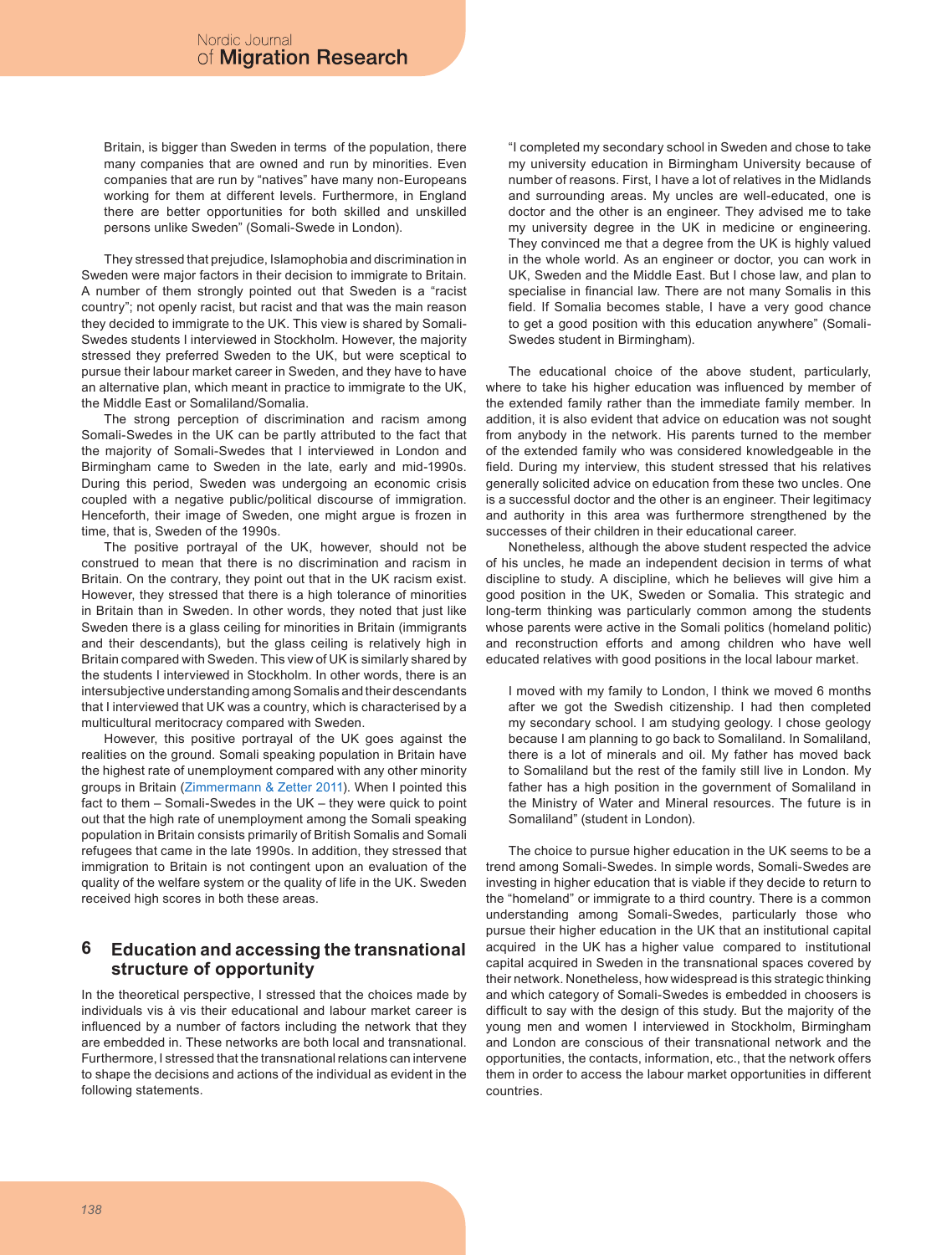On the other hand, not all descendants of immigrants are interested in immigrating to a third country or the homeland to pursue their educational or labour market career. Hence, the significance of transnational network is reduced to maintaining the relationships, by children occasionally visiting their relatives, or coordinating help for the members of the extended family left behind.

No relatives in Sweden or outside have influenced my choice of education and career. I have some relatives in England but we have little contact with them. I am Swedish, I want to build my future here and nowhere else – Sweden is the best. I have been to the US, England. Education in Sweden is free. I do not know anything about Somalia, and I do not know if I want to live there. I did not seek any advice from the student counselor in my school or any other person. I looked at the different departments and program at Stockholm University together with my mother and we decided on law" (student in Stockholm).

Although the above student downgrades the significance of his transnational network, it does not mean that he is not engaged in the transnational sociality. As evident above, he has contacts with his extended family in the UK, etc., visits them. In the interview, he also pointed that his mother contributed and supported her family members left behind in Somalia. Somali transnational mobility is beautifully summarised below by a student I interviewed in Stockholm:

Somalis travel and are always searching for the best opportunity. Education is free in Sweden. Many invest in education because they do not know where they will be in ten years. Parents encourage their children to get the best education they can get even if they are illiterate. Because I believe that many Somalis, at least those that I know are planning to move to another country to work. Many have started to move to the Middle East, and working there – in fact it is very popular… you know Somalis are always on the move. But I believe the majority will always keep a place in their heart for Sweden" (student in Stockholm).

Mobility as a way of life is ingrained in many Somalis selfconstruction – the metaphor of the nomad always searching for greener pastures. I would like to emphasise that the transnational sociality and the onward immigration of Somali-Swedes is an indication of a balancing act on the one hand to realise personal project, the demands of the nuclear family and meeting the demands of the transnational extended family. This balancing act, often leads to tensions within the nuclear family, stress, and choices that are shortsighted. Any work irrespective of the condition of employment is preferred to no work at all. My informants stress that there are possibilities for everyone irrespective of the individual's ethnic or educational background in UK compared with Sweden.

## **7 Conclusion**

The results of this study, primarily, show that onward immigration of Somali-Swedes to Britain is primarily a decision made by the parents and has multiple agenda. UK is seen as the "best" environment in the transnational spaces in which they are embedded in to reproduce what I would like to identify as a frozen sense of Somaliness in time – traditions and values. Somalia is no longer the Somalia of the 1960s or early 1970s. The majority of the parents I interviewed left Somalia before the collapse of the Somali post-colonial state.

The cultural reproduction and the complexities associated with this process is a major concern for the transnational household of Somali immigrants, particularly for the parents and the different institutions they have established in the transnational spaces. In other words, identity politics has shifted from the homeland to the transnational space. For Somali immigrants, particularly the parents, Britain and its multicultural policy that emphasises communitarism and the existence of a critical mass of Somali immigrants and strong Somali civil society is perceived as the best space in the transnational spaces to raise children and instil in them Somali values and ethos.

The obligation support those left behind is further intensified by the collapse of the Somali-post colonial state. Thus, the labour market positions of immigrants, and stigma ascribed to a national group (in the case of this study Somalis) is the engine that drives Somali of different categories, even naturalised Swedish Somalis to immigrate to a third country. There is a general consensus among Somalis that Somalis are not given a fair chance in Sweden. Thus, the structure of opportunities in the host countries and how these are evaluated in terms of opportunity for social mobility, etc. are critical in the everyday life and choices that immigrants and their descendants are confronted with. However, the social pressure to provide financial support for the members of the extended family left behind seem to be the overriding concern among Somali-Swedes who moved to the UK. Many pointed in my formal and informal conversations with them that they had to set aside their individual project because of the "cultural" obligation to support their extended family left behind.

Furthermore, what surprised me the most was that "second generation" Somali-Swedes entertain and maintain strong transnational links. However, they saw their ships as means to meet their individual projects and to negotiate the tensions and possibilities in accessing the structure of opportunities in different countries. However, it is important to stress that not all Somali-Swedes were planning to pursue higher education or labour market career in the UK or elsewhere. They stressed that they preferred to pursue their labour market career in Sweden. A number of the students I interviewed were also preparing eventually to immigrate if they do not find work that is in par with their educational competency.

The power of imagination, I would like to emphasise, is critical in the onward immigration process. It is generally based on narratives of success that are both tangible but also stories that are shared among the extended family, friends, etc. in the transnational network. These stories of success are not always based on facts or knowledge, but generally describe and compare spaces – what the space provides in terms of opportunities. This is evident in the flow and discourse of the Somalis about the United Kingdom. I would like, however, to stress that Somalis who are successful in the UK have similar characteristics as Somalis who have "succeeded" in Sweden. Both have successfully completed their higher education in Sweden or in the UK.

### **Acknowledgements**

The article is based on the project "Transnational Educational Careers" (*Transnationella utbildningskarriärer*), led by Professor Erik Olsson at Stockholm University. The project is funded by The Swedish Research Council (*Vetenskapsrådet*).